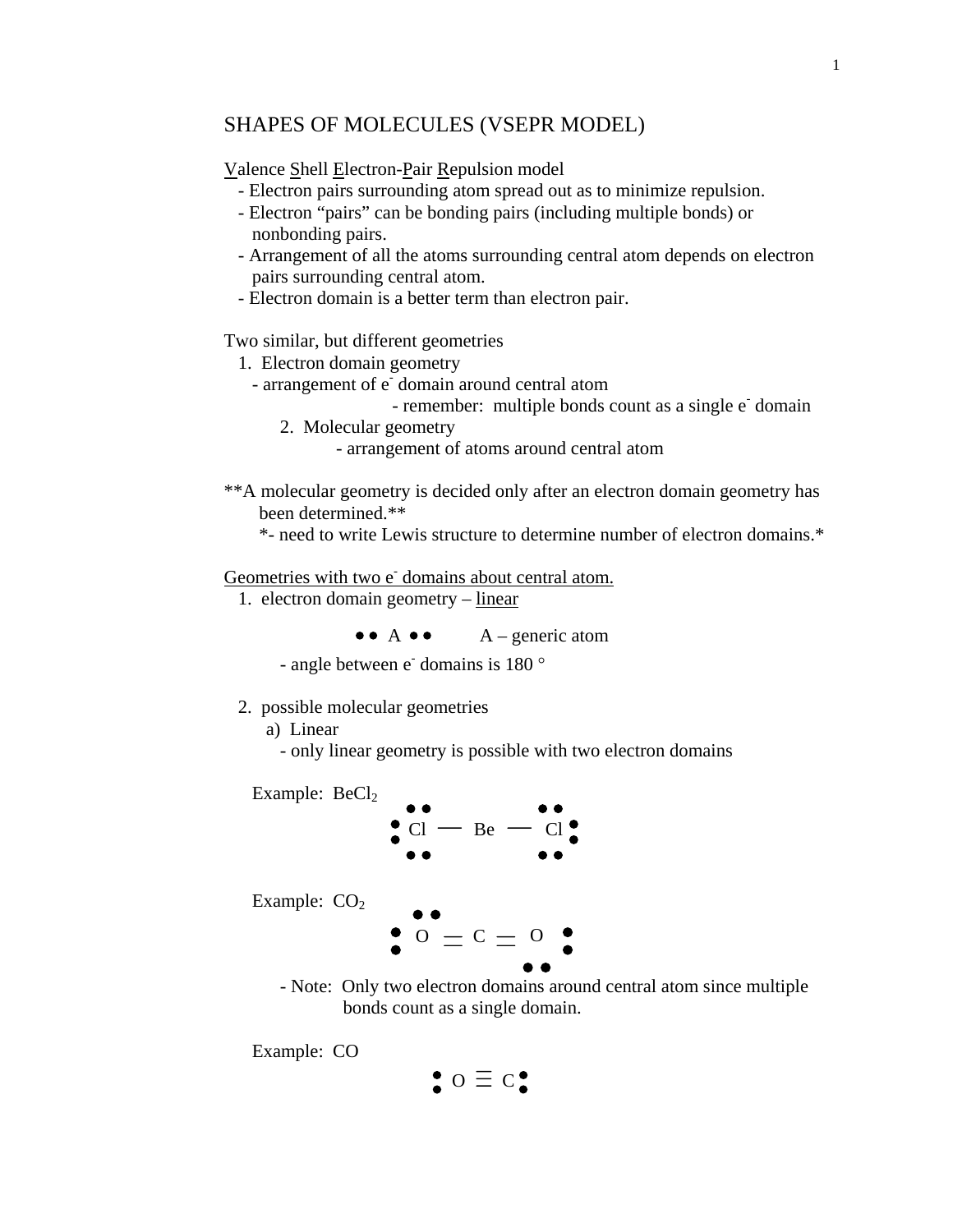Geometries with three e<sup>-</sup> domains about central atom.

1. electron domain geometry – trigonal planar



- angle between  $e^-$  domains is 120  $\degree$ 

- 2. possible molecular geometries
	- a) Trigonal Planar
		- all three electron domains are bonding pairs

Examples:  $BF_3$  and  $NO_3^-$ 



 b) Bent (V-shaped) - two bonding pairs and one nonbonding pair

Example: dichlorocarbene



\*Nonbonding e- pairs take up more room than bonding pairs. Therefore bond angle between chlorine atoms is slightly less than 120°.\*

Geometries with four e<sup>-</sup> domains about central atom.

- 1. electron domain geometry tetrahedral
	- tetrahedron is three dimensional object
	- angle between electron domains is 109.4°

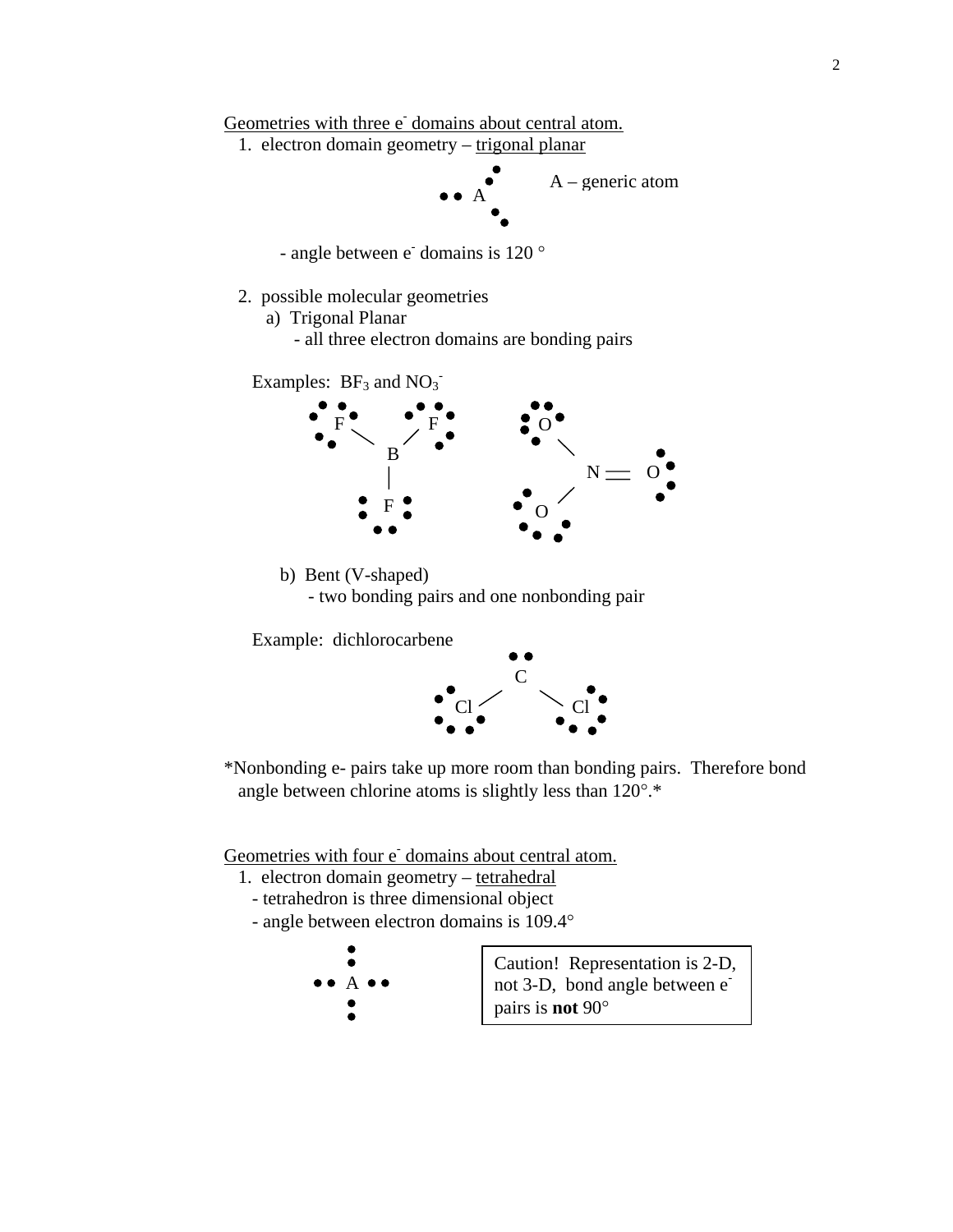2. possible molecular geometries

a) Tetrahedral

- all four electron domains are bonding pairs

Example: CH4







 b) Trigonal Pyramidal - 3 bonding pairs and 1 nonbonding pair





- Bond angle is 107°. (specifically for NH3)
- Bond angle is less than 109.4° because nonbonding pair takes more room than bonding pair.

Example: ClO<sub>3</sub>

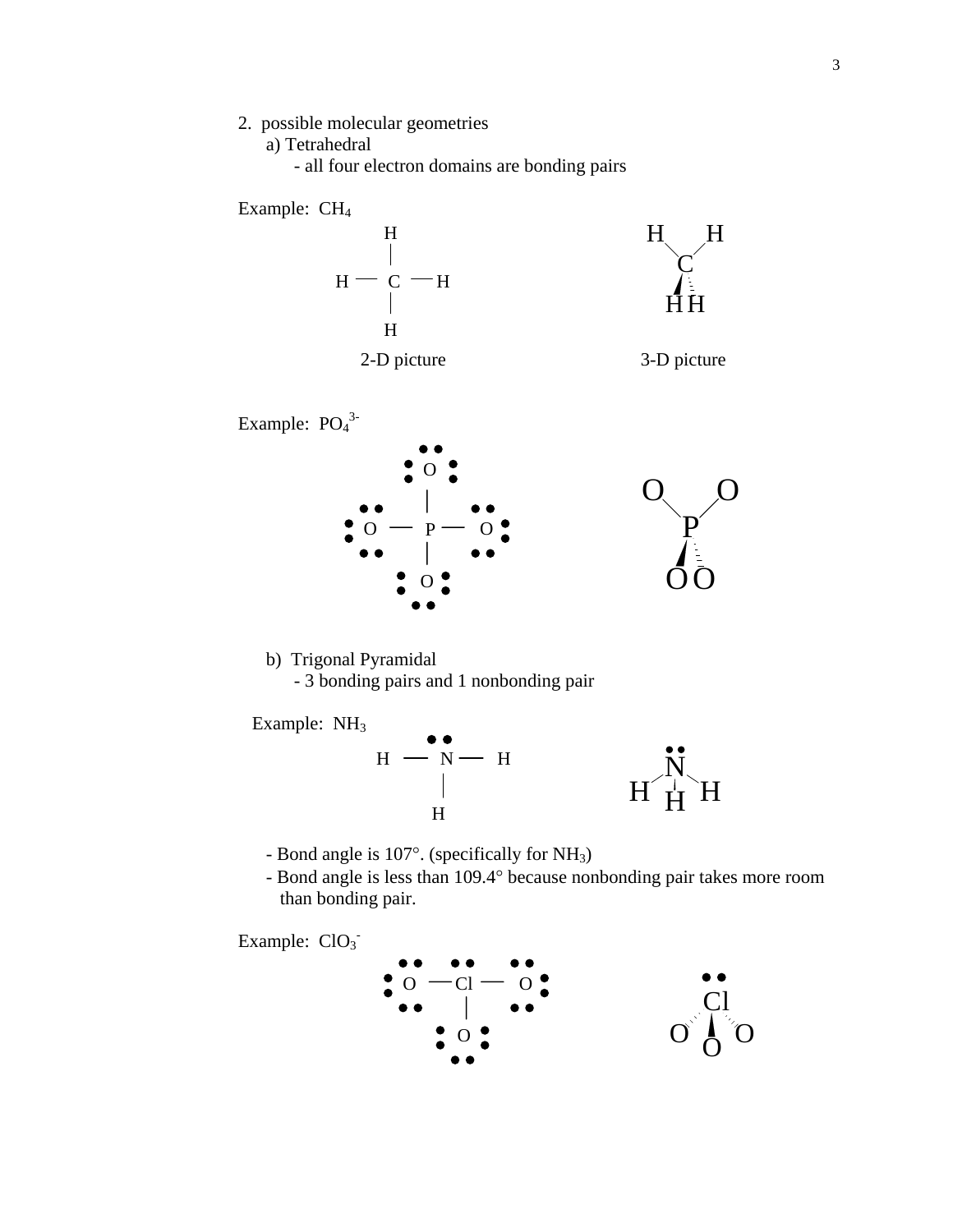c) Bent (V-shaped)

- two bonding pairs and two nonbonding pairs



Redraw  $H_2O$  to show tetrahedral angle.



Example: SF<sub>2</sub>



Geometries with five e<sup>-</sup> domains about central atom.

- 1. electron domain geometry trigonal bipyramidal
	- two different positions in a trigonal bipyramid
		- axial two position along axis
		- equatorial three positions along equator
	- angle between equatorial positions is 120°
	- axial positions are 90° from equator
	- \* nonbonding pairs prefer equatorial position\*
- 2. possible molecular geometries
	- a. Trigonal Bipyramidal
		- all five electron domains are bonding pairs



Note: axial bond lengths usually longer than equatorial bond lengths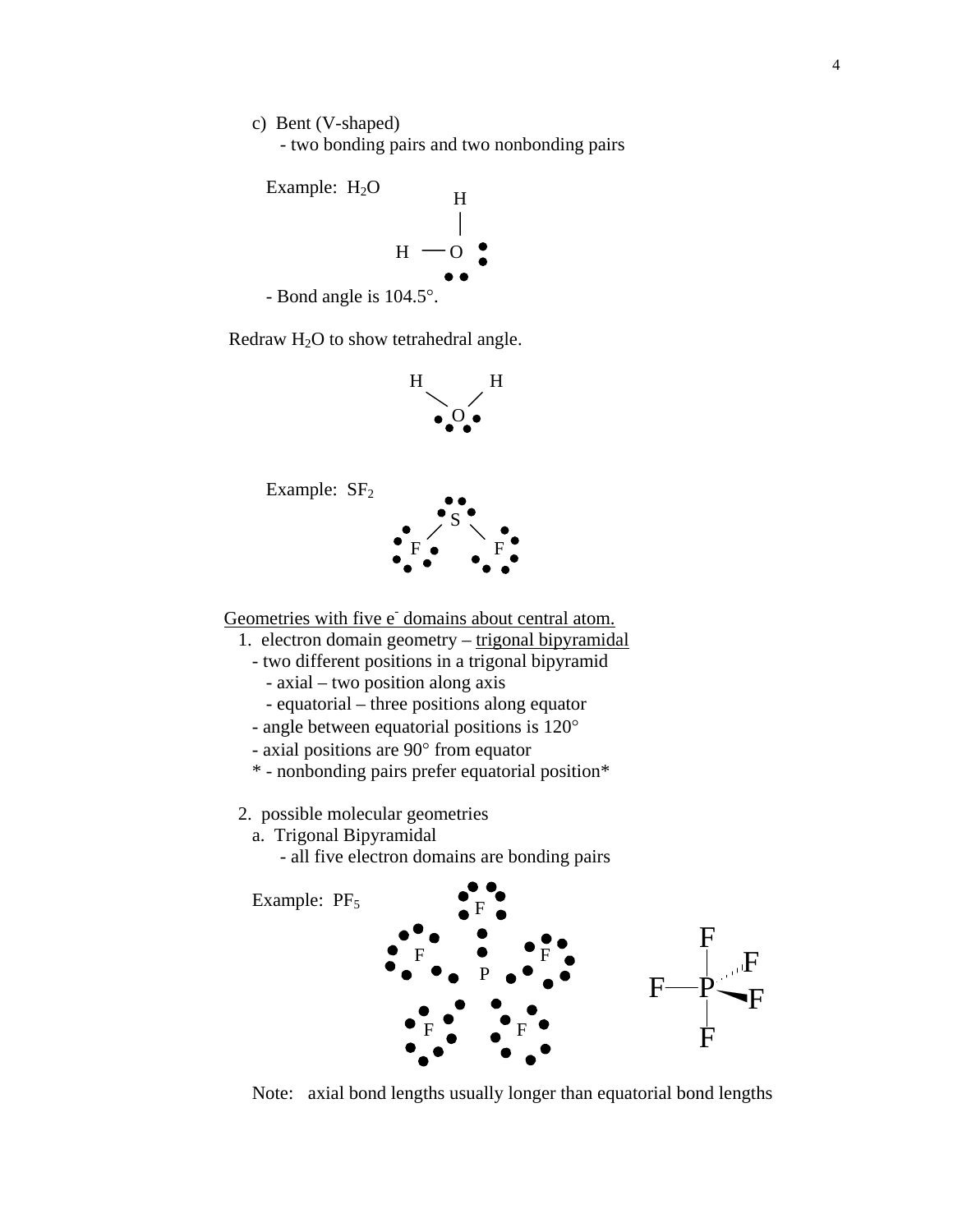b. Seesaw

- four electron domains are bonding pairs and one nonbonding pair



- remember lone pairs prefer equatorial position

- c. T-shaped
	- three electron domains are bonding pairs and two are nonbonding pairs

Example: ClF3



- both lone pairs occupy an equatorial position

d. Linear

- two electron domains are bonding pairs and three are nonbonding pairs

Example:  $I_3$ <sup> $\cdot$ </sup> (triiodide ion)



- all three lone pairs occupy equatorial positions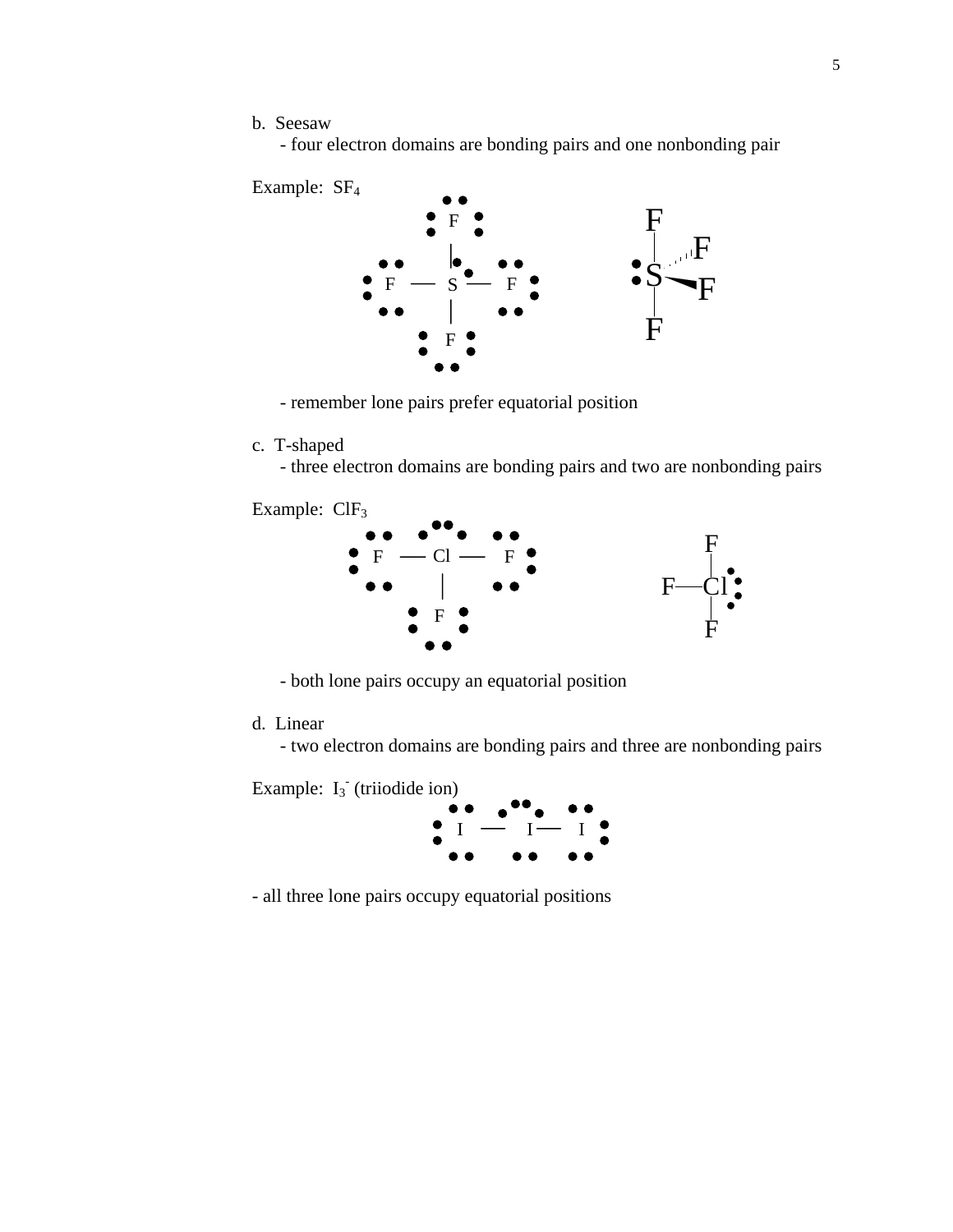Geometries with six e domains about central atom.

- 1. electron domain geometry octahedral - angle between electron domains is 90°
- 2. possible molecular geometries
	- a.) Octahedral
	- all six electrons domains are bonding pairs



b.) Square pyramidal

- five electrons domains are bonding pairs with one lone pair

Example: BrF<sub>5</sub>



- note angles will be slightly less than 90°

c.) Square planar

- four electrons domains are bonding pairs with two lone pairs

Example: XeF4



- What are angles between fluorine atoms?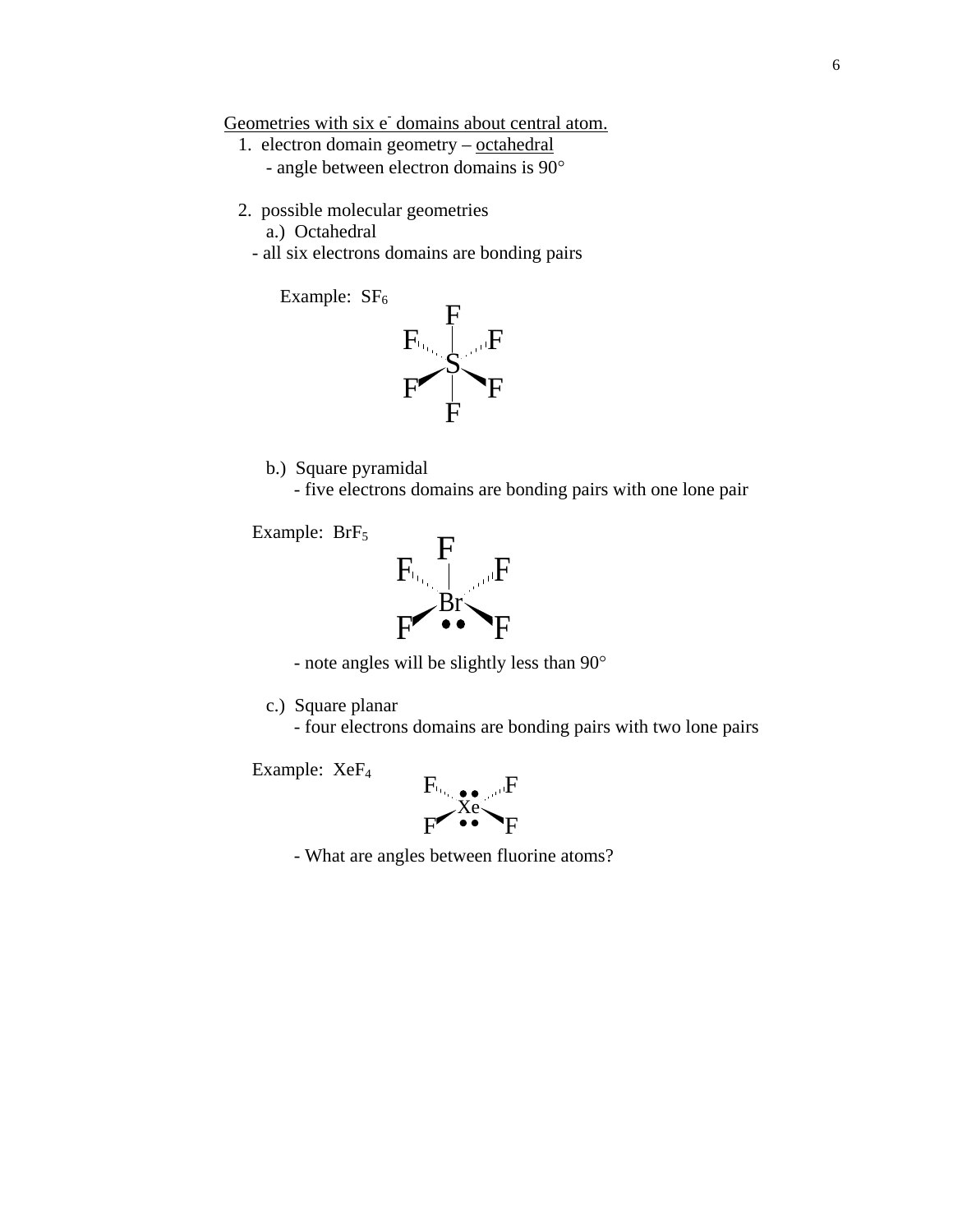### POLAR MOLECULES

A polar molecule has one side slightly positive and the other slightly negative.

Two conditions must be met in a polar molecule.

- 1.) Polar covalent bonds
- 2.) Correct geometry

To emphasize necessity of correct geometry, compare two examples.



Ge – O bond is more polar than  $H - O$  bond; however,  $GeO<sub>2</sub>$  is **nonpolar** molecule and H2O is a **polar** molecule.

Question: How can this be?

Answer:  $GeO<sub>2</sub>$  has a linear geometry and  $H<sub>2</sub>O$  has a bent geometry.



Example: Is either ammonia or methane a polar molecule?



Answer: Ammonia is a polar molecule, but methane is a nonpolar molecule.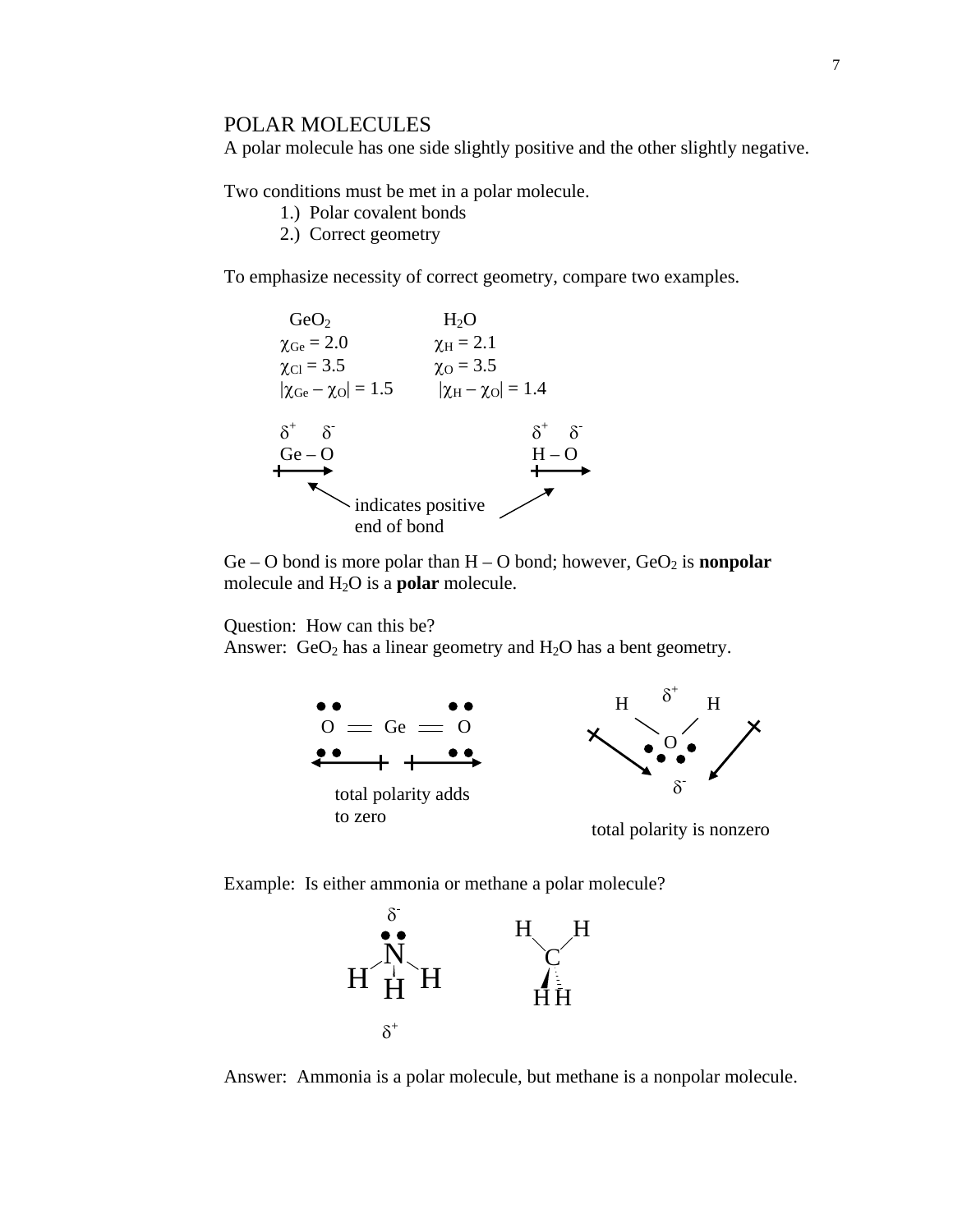Nonequivalent polar bonds can affect overall polarity.

 $CF_4$  is a nonpolar molecule.  $CF_3Cl$  is a polar molecule.



### **Dipole Moment -** μ

When equal and opposite charges,  $\pm Q$ , are separated by a distance, d; the dipole moment is defined as

 $\mu = Q \times d$ 

 Since a polar molecule has a separation of charge, it has a dipole moment. Polarity of molecule is usually considered via its dipole moment.

Scheme: Chemical formula  $\rightarrow$  Lewis structure  $\rightarrow$  e<sup>-</sup> pair geometry  $\rightarrow$  molecular geometry  $\rightarrow$  polarity

# VALENCE BOND THEORY

**Bond Overlap** 

Molecular bonds form when atomic orbitals overlap.

 $Hydrogen - H<sub>2</sub>$ 



- Bond is overlap of two 1s orbitals.



- Bond is overlap of two 2p<sub>z</sub> orbitals.



- Bond is overlap of a 1s orbital and a  $2p_z$  orbital.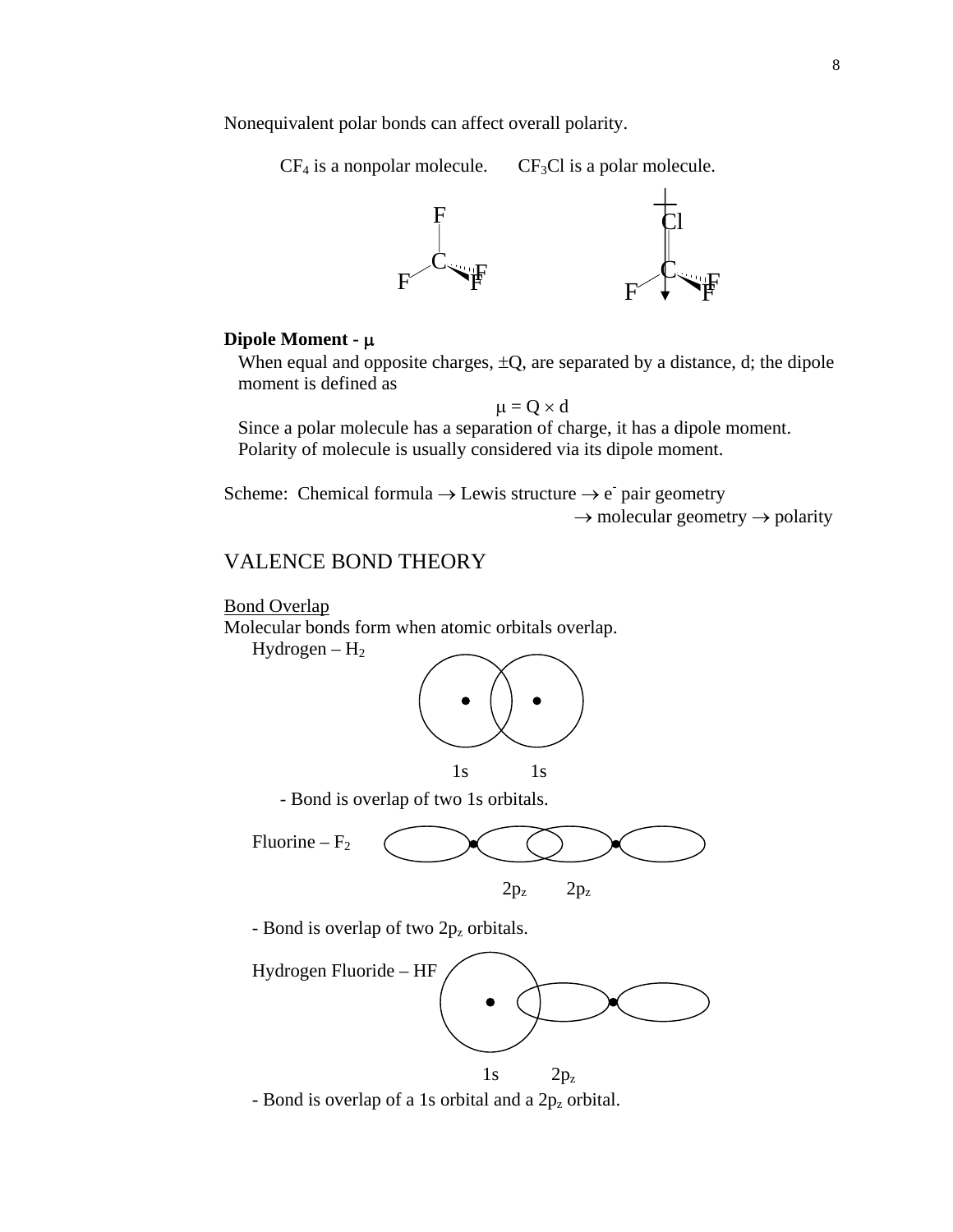Concepts of bond overlap

- Energy of molecule is lowered when overlap of singly occupied orbitals occurs.
- As atoms approach each other, increasing overlap has a limit. Nuclei start to repel each other.
- Bond distance is a compromise between increasing overlap and increasing nuclear repulsion.

Potential Energy Curve for Diatomic Bonding



## HYBRIDIZATION

Consider the orbital diagram of the ground state carbon atom.



Since bonding occurs from the overlap of atomic orbitals, one would naïvely think that the carbon would form only two bonds coming from the overlap of the two 2p electrons with orbitals from other atoms.

However, we know (from a huge number of experiments) that carbon forms four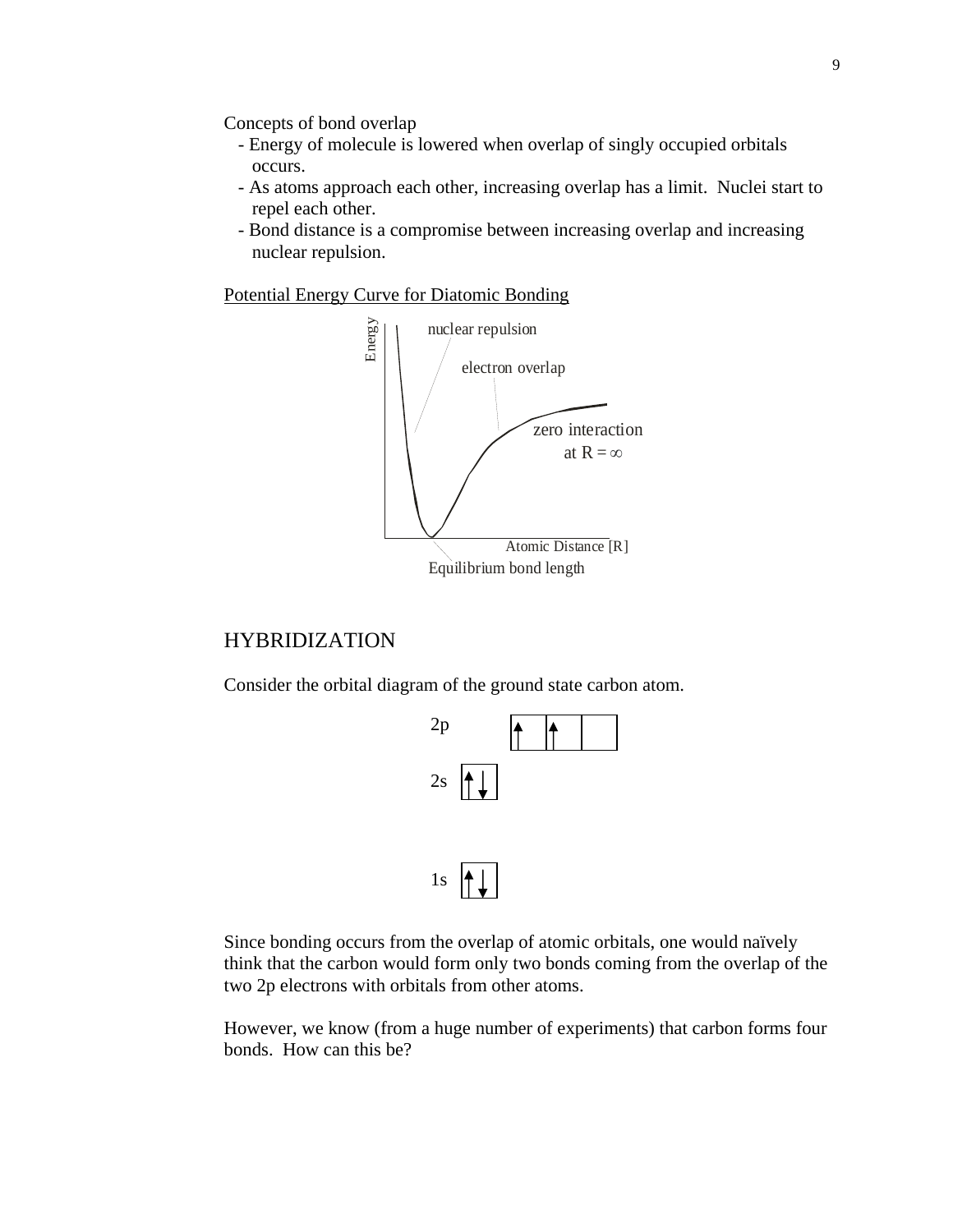Perhaps a small input of energy causes one of the 2s electrons to enter the empty 2p orbital.



Now the carbon atom can form four bonds; however, we have another problem.

In a compound such as methane,  $CH<sub>4</sub>$ , all the bonds surrounding the carbon atom are identical. There is no way to differentiate between the four bonds.

- Again, there is a boatload of experimental evidence demonstrating the equivalence of all of the bonds.

Once again, how can this be? We should have

- 3 bonds from the overlap of carbon 2p orbitals and hydrogen 1s orbitals

- 1 bond from the overlap of a carbon 2s orbital and a hydrogen 1s orbital To rationalize the fact that all of the bonds are equivalent, we invoke the concept of **hybridization**.

The three 2p orbitals and the one 2s orbital hybridize, i.e., blend, together to form four identical orbitals, labeled in this specific case as  $sp<sup>3</sup>$  orbitals.





The shape of an  $sp<sup>3</sup>$  is a lopsided dumbbell.



All four  $sp<sup>3</sup>$  orbitals point a different corner of a tetrahedron.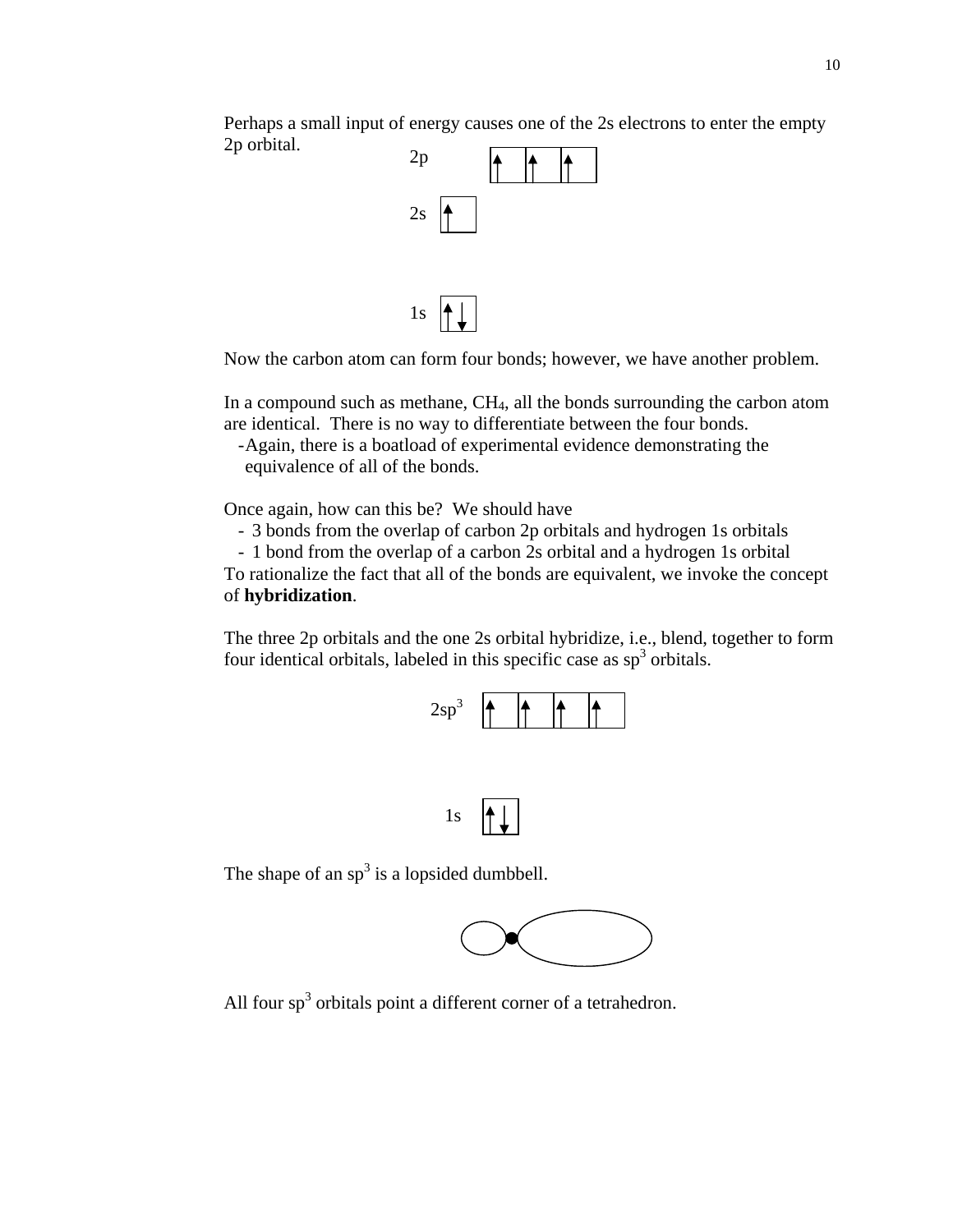| Electron domain      | Number of          | Hybridization of |
|----------------------|--------------------|------------------|
| geometry             | identical orbitals | atomic orbitals  |
| Linear               |                    | SI               |
| Trigonal planar      |                    |                  |
| Tetrahedral          |                    |                  |
| Trigonal bipyramidal |                    |                  |
| Octahedral           |                    |                  |

Thus there exists an intimate connection between the electron domain geometry of an atom and the hybridization of the orbitals on that atom.

Example: What is the hybridization of the valence orbitals of the boron atom in  $BF<sub>3</sub>$ ?



 $3 \text{ e}$  domains  $\rightarrow$  Trigonal planar  $\rightarrow$  sp<sup>2</sup> hybridization

Example: What is the hybridization of the valence orbitals of the fluorine atoms in  $BF_3$ ?

 $4 \text{ e}$  domains  $\rightarrow$  Tetrahedral  $\rightarrow$  sp<sup>3</sup> hybridization

Example: What orbitals are overlapping to create the covalent bonds in  $BF<sub>3</sub>$ ?

 $2sp<sup>2</sup>$  orbital of boron overlapping with  $2sp<sup>3</sup>$  orbital of fluorine.

### Hybridization of Expended Octets

The phosphorus atom in  $\text{PCl}_5$  can "expand its octet" to form a trigonal bipyramidal shape with  $sp^3d$  hybridized orbitals.

- Q: If  $\text{PCl}_5$  can exist, why can't  $\text{NCl}_5$  exist?
- A: (Adequate) The  $sp^3d$  orbitals come from blending one 3s, three 3p and one 3d orbitals.  $NCl<sub>5</sub>$  can't exist because there is no 2d orbital!
- A: (Better!) Nitrogen is too small to fit five electron domains about it.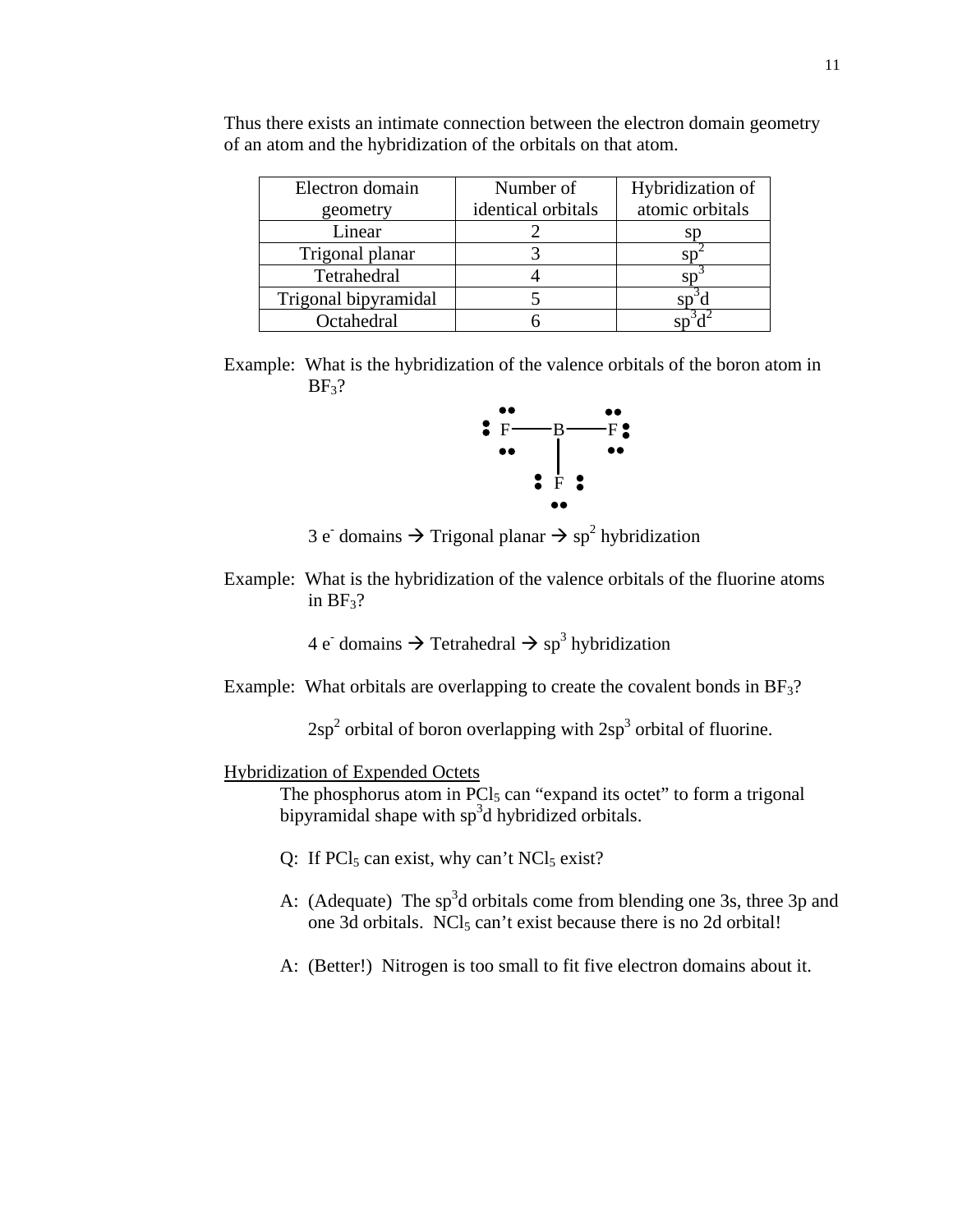## COVALENT BOND ORBITALS (sigma and pi bonds)

## Sigma bonds - σ

- first covalent bond between atoms
- bond is directly between nuclei





σ bond from overlap of 1s orbitals

 $\sigma$  bond from overlap of 2sp<sup>3</sup> orbitals

- strongest covalent bond

#### Pi bonds -  $\pi$



 $1 \sigma C - O$  bond  $1 \pi C - O$  bond  $2 \sigma C - H$  bonds

- also triple bonds

H

 $\mathsf{C}\phantom{0}$ 

- consider carbon monoxide

H



- Bond is outside of internuclear axis.



 $\pi$  bond – both parts belong to one pi bond.

- Bond comes from overlap of perpendicular p orbitals.



- Pi bonds are weaker than sigma bonds.

Reexamine bonding in formaldehyde

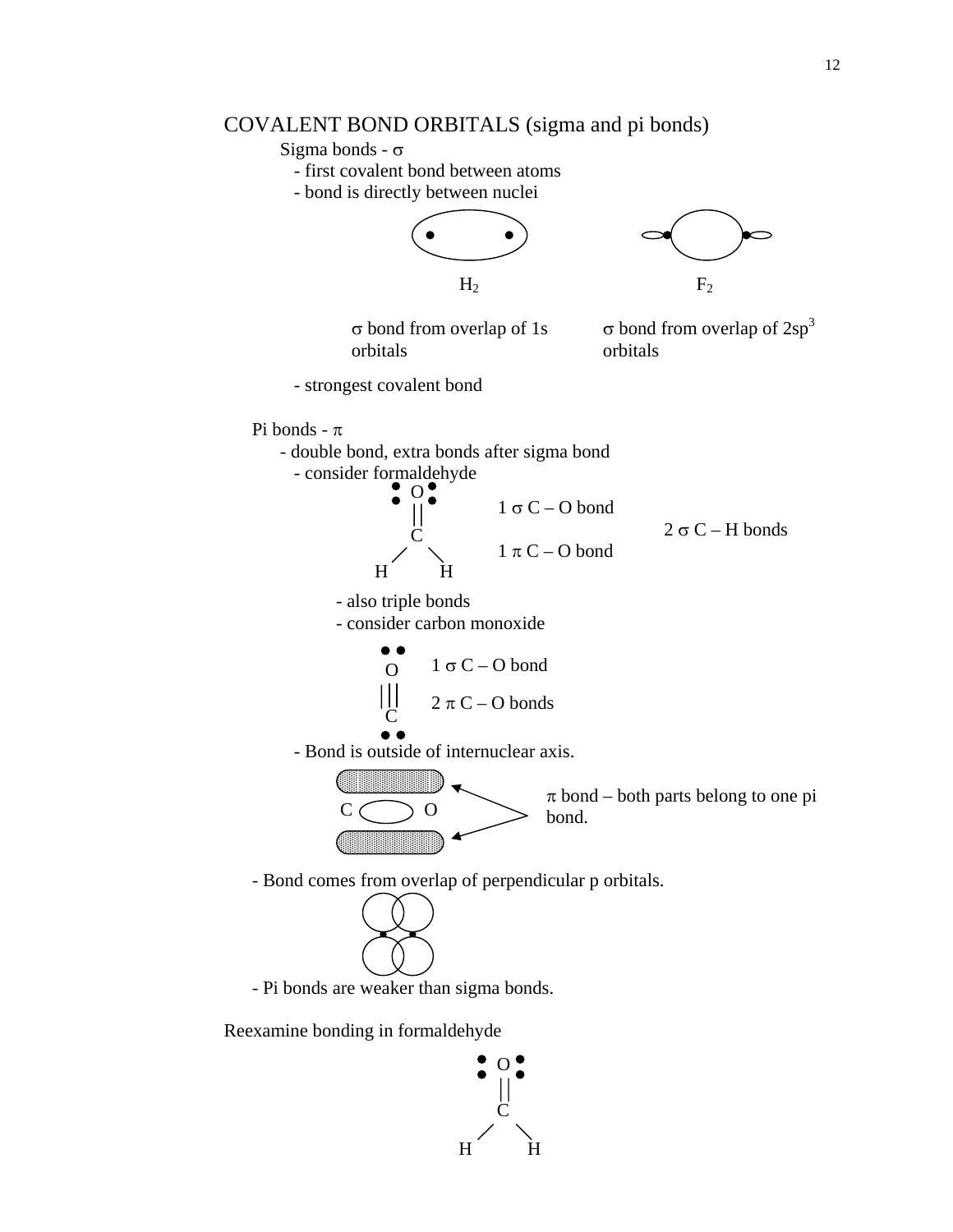- Q: What is hybridization of carbon orbitals?
- A: One p orbital is used in formation of  $\pi$  bond; therefore, other orbitals hybridize to form  $sp<sup>2</sup>$  orbitals.

- Note:  $sp<sup>2</sup>$  hybridization is consistent with trigonal planar geometry.

Examine bonding is acetylene,  $C_2H_2$ 

$$
H - C \equiv C - H
$$

- Two  $\pi$  bonds means each carbon is using two p orbitals for  $\pi$  bonds; therefore, hybridization is sp.
- Note: hybridization matches linear geometry.
- Two  $\pi$  bonds are perpendicular to each other.

### RESONANCE AND DELOCALIZATION

Consider resonance of formate ion,  $HCO_2^-$ 



- Pi bond is delocalized over both  $C - O$  sigma bonds.



- Resonance always indicates delocalization of bonds.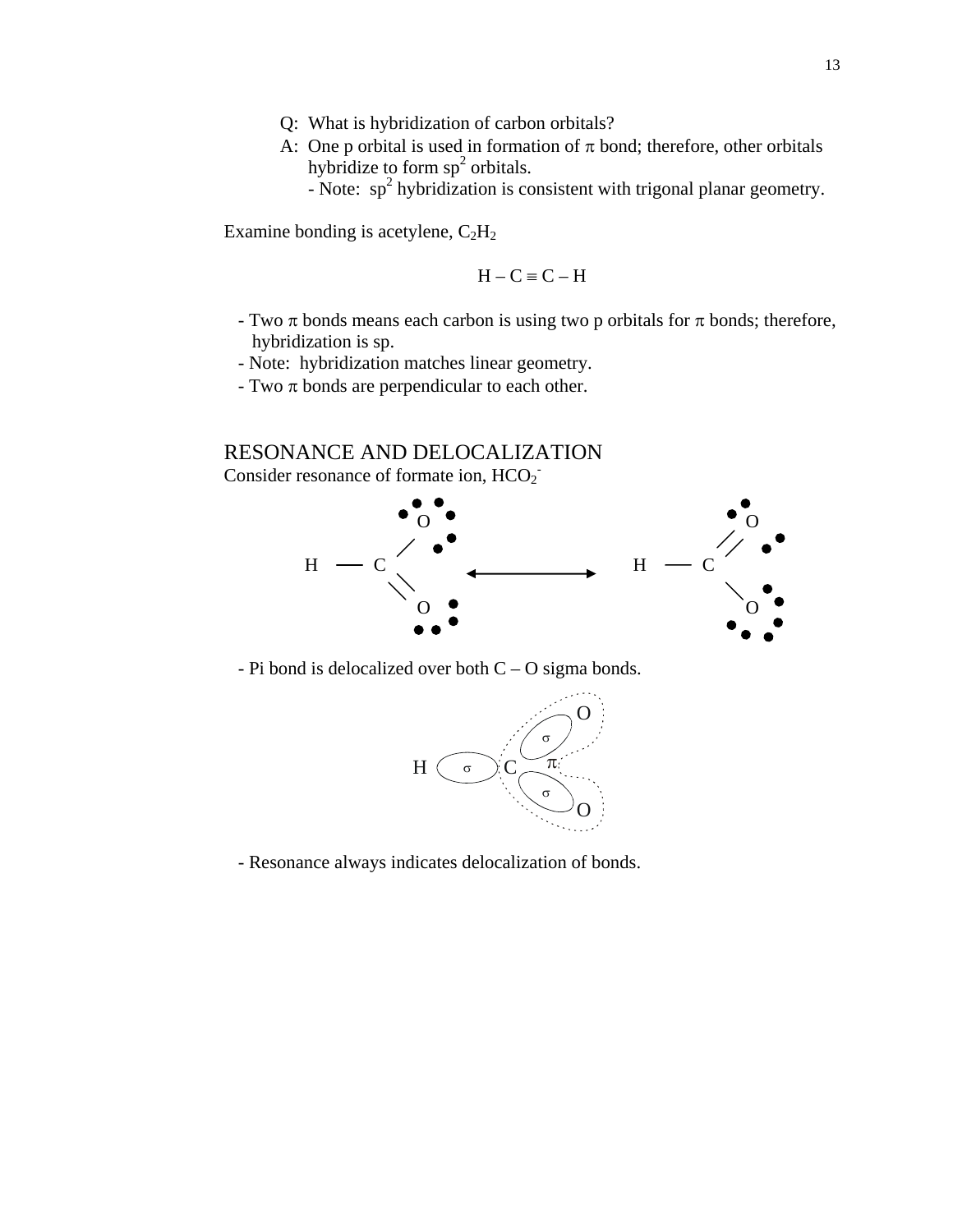## MOLECULAR ORBITAL THEORY

### Wave Interference

- When two waves are put together, two types of interferences (i. e. mixing) occurs.
	- 1. Constructive interference
		- Two waves add together to reinforce each other.



### 2. Destructive interference

- Two waves add together to destroy each other.



#### Molecular Orbitals

When two atomic orbitals are put together, they interfere with each other, and two molecular orbitals result.

- 1. Bonding orbitals  $\sigma$ ,  $\pi$
- when filled with e<sup>-</sup>, they draw atoms together.
	- result of constructive interference
	- electron density increases between atoms
	- 2. Antibonding orbitals  $\sigma^*$ ,  $\pi^*$
- when filled with e, they push atoms apart
	- result of destructive interference
	- electron density decreases between atoms
		- antibonding orbitals have **node** between nuclei
	- effect of antibonding orbital slightly greater than bonding orbital
	- always higher energy than similar bonding orbital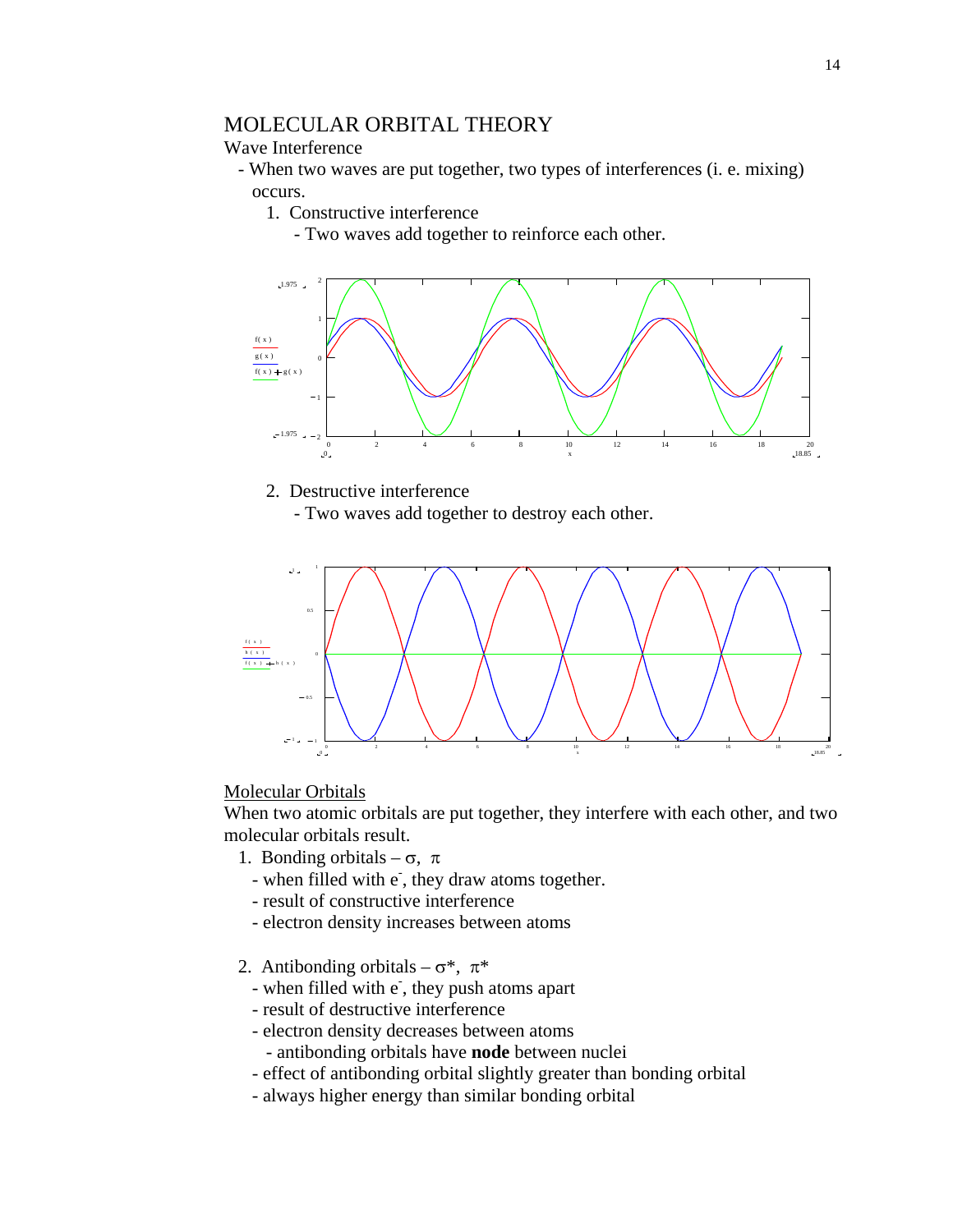Molecular orbitals (MO) of H2



Note one bonding orbital is filled; therefore, **bond order** is one.

Bond order =  $\frac{1}{2}$ (# of bonding e<sup>-</sup> – # antibonding e<sup>-</sup>)

Molecular orbital diagram of He<sub>2</sub>



 One bonding orbital and one antibonding orbital are filled; therefore, bond order is zero.

Molecular orbital diagram of  $\text{He}_{2}^+$  or  $\text{H}_{2}^-$ 



 $He<sub>2</sub><sup>+</sup> exists!!$ However the atoms are lightly bonded together.

Two bonding  $e^$ and one antibonding e; therefore, bond order is ½.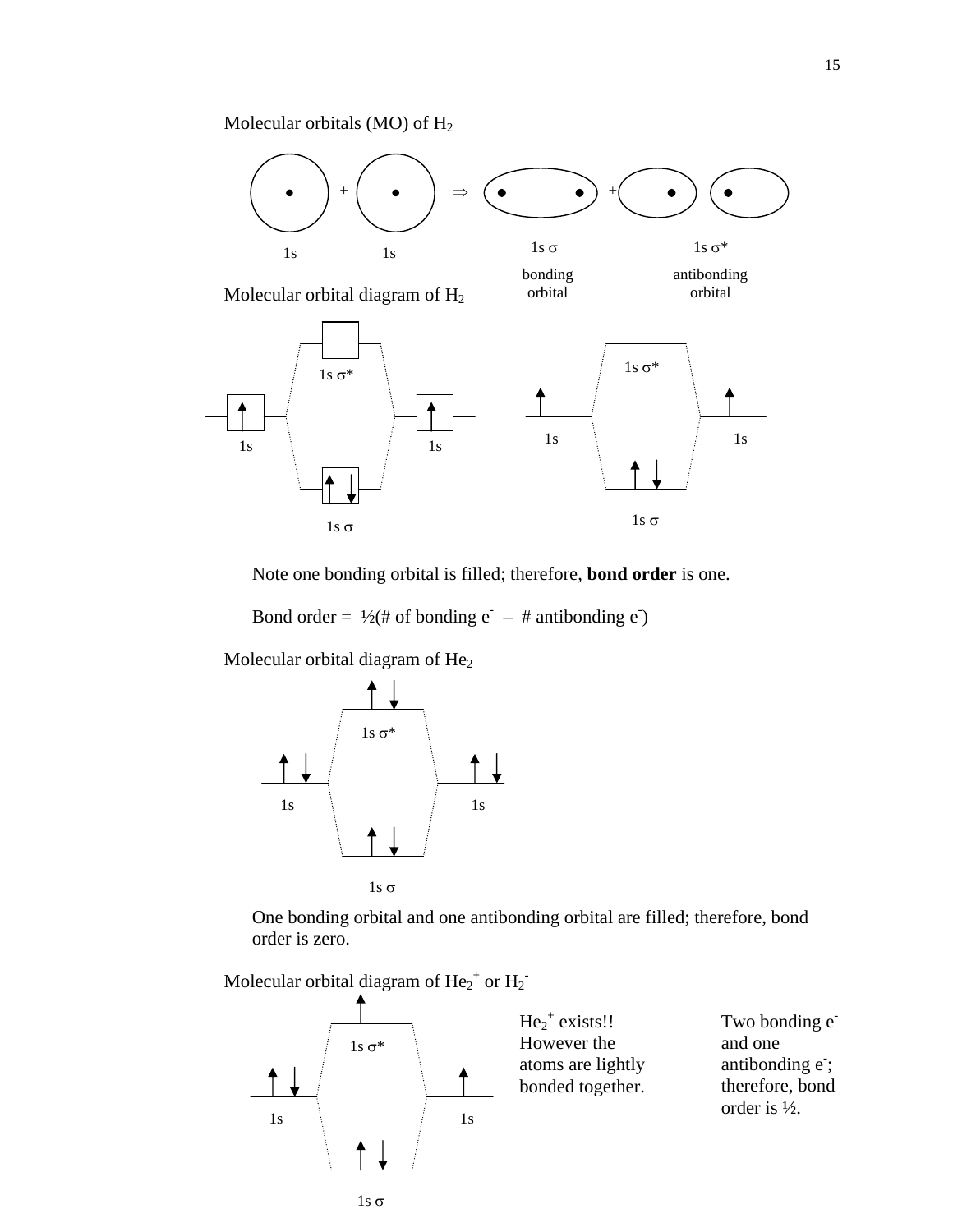





Li<sub>2</sub> exists. Though not as crystal, only as gas. Be<sub>2</sub> does not exist.

Note: Two atomic orbitals making two molecular orbitals must be close in energy. - As a consequence, 1s and 2s orbitals do not mix together very much.

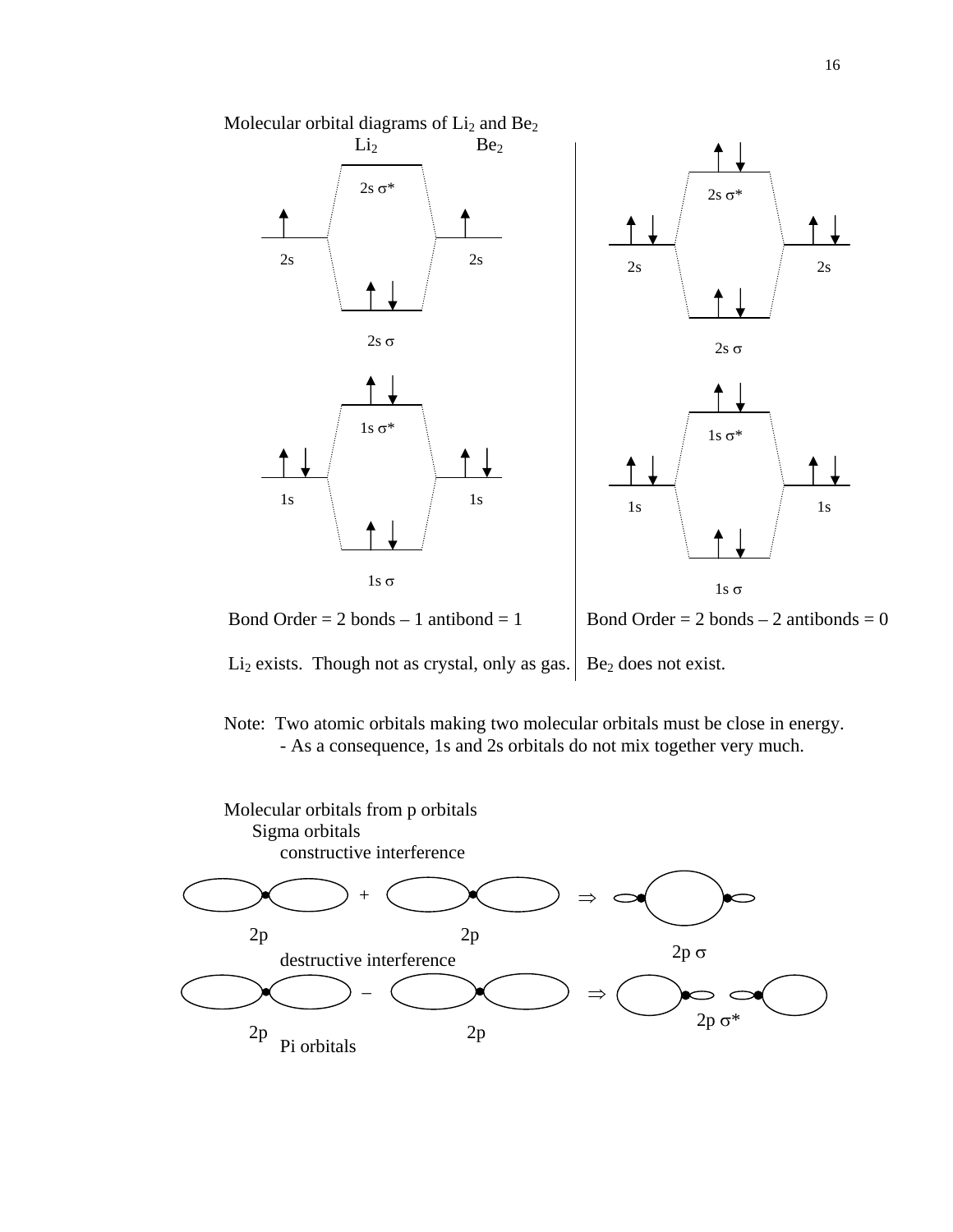

MO Diagrams of  $O_2$ ,  $F_2$ ,  $Ne_2$ 









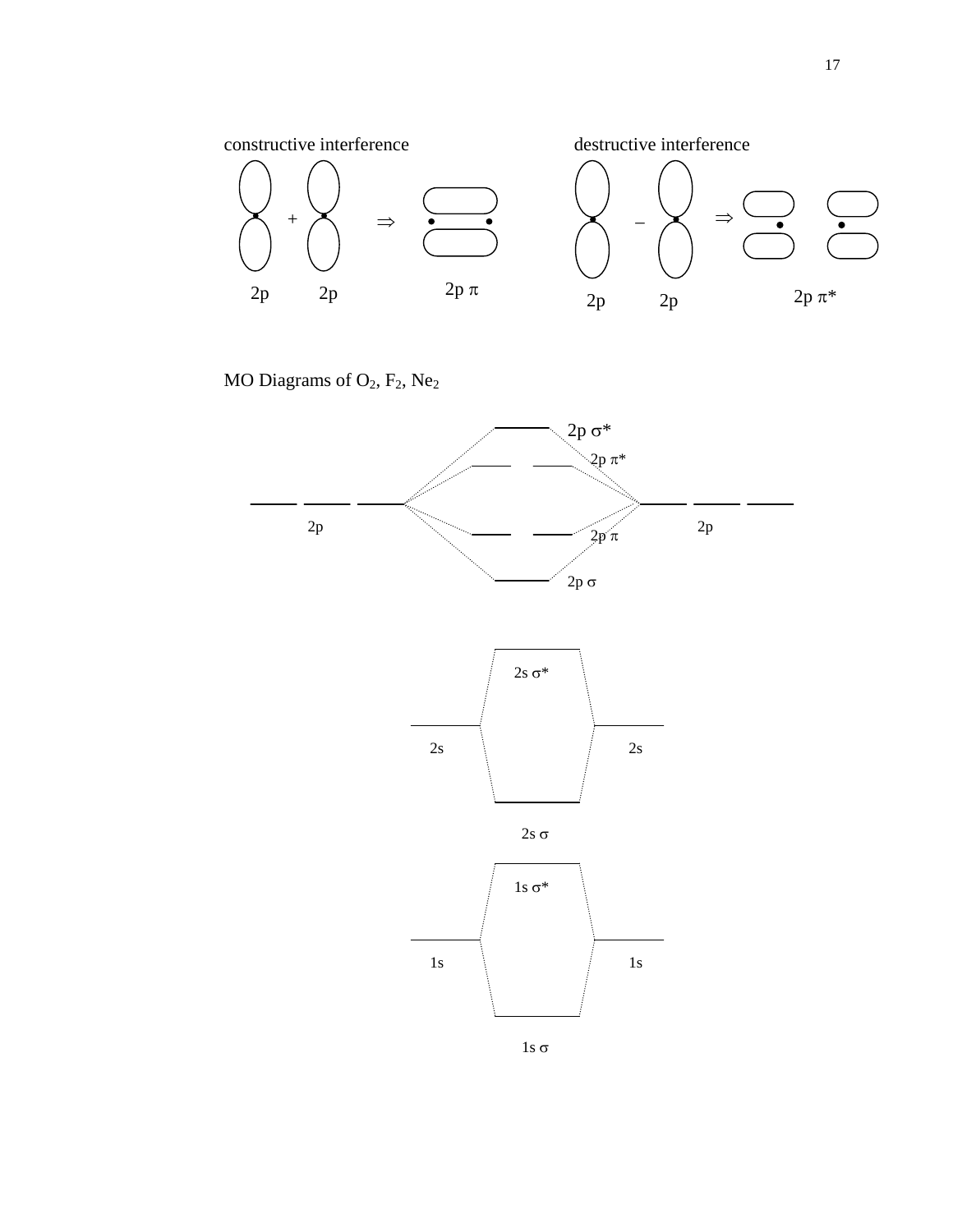

- 2s and 2p orbital hybridize causing  $\sigma$  and  $\pi$  orbitals to be "out of order"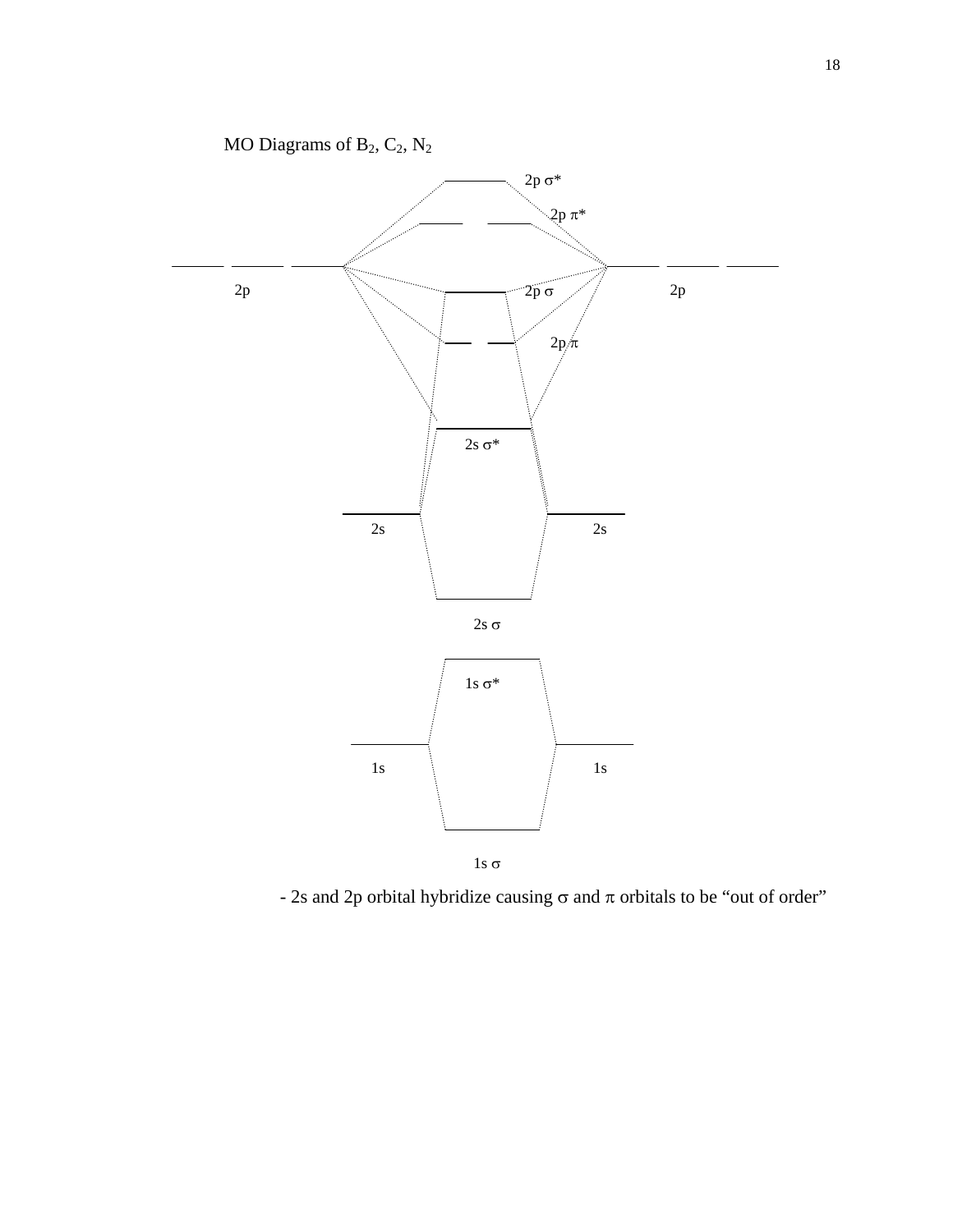Using MO Theory to predict bonding and magnetic properties

 One of the great successes of MO theory is that it correctly predicts the magnetic properties of diatomic molecules.

## Magnetic Molecules

Diamagnetic

- molecule with no unpaired e<sup>-</sup>
- molecule not attracted to magnet
- in fact, slightly repelled by magnet

## Paramagnetic

- molecule with unpaired e<sup>-</sup>
- spinning e<sup>-</sup> acts like bar magnet

# - e- has **magnetic moment**

- molecule behaves as if it is magnet, it is attracted to other magnets

MO Diagrams of  $B_2$ 



 $B_2$  is paramagnetic Bond order  $= 1$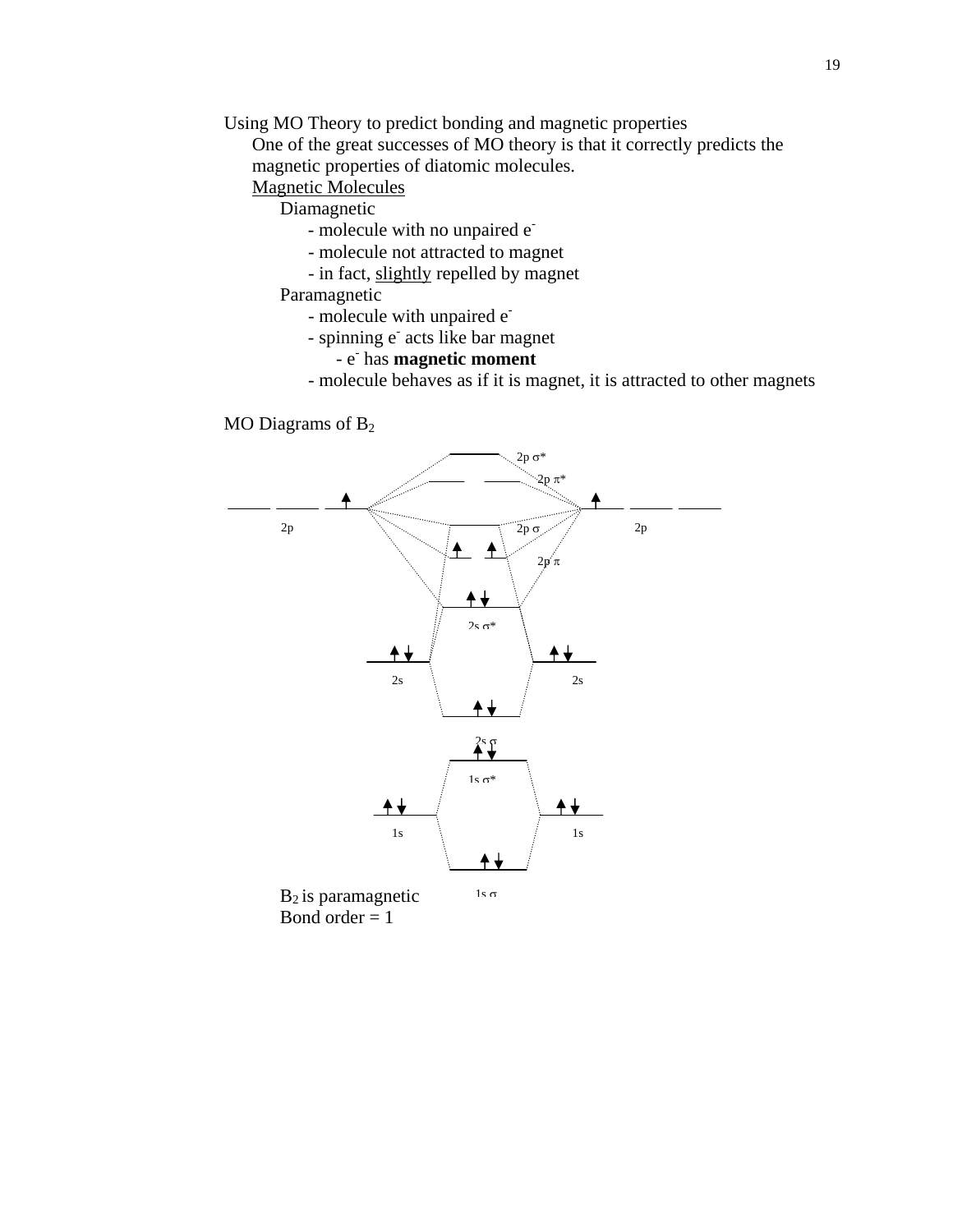

Bond order  $= 3$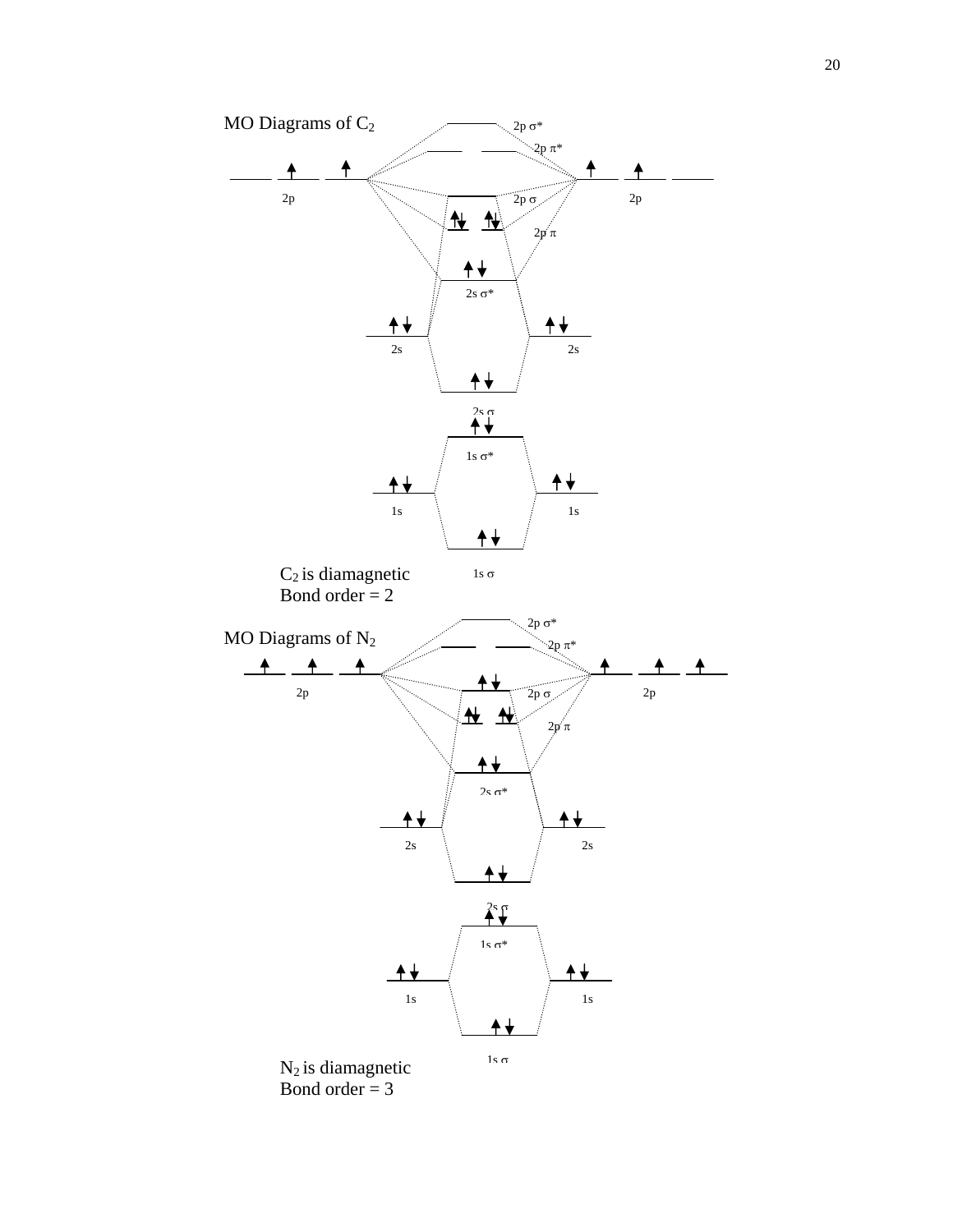